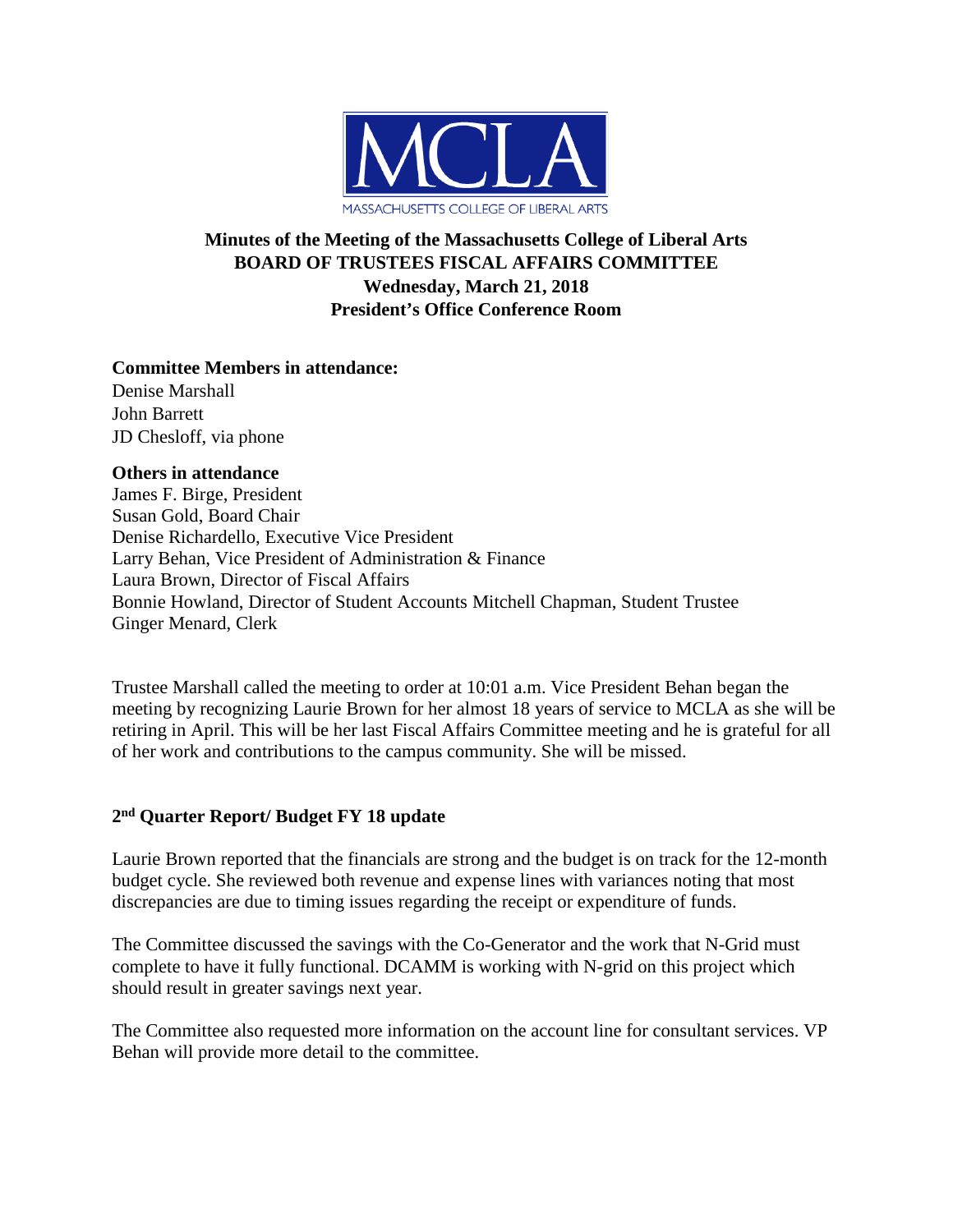VP Behan reported that changes made to the billing process last year based on best practices has resulted in revenue being collected earlier in the budget cycle. This will help establish reporting in future years on monthly expenses/revenues.

Trustee Chesloff asked about the reserved fund balance. The Committee discussed purposes for which this fund should be used and the importance of continuing to increase it. VP Behan reported that based on current numbers he does not foresee the need to draw from reserves to balance the FY 18 budget. He also noted that tools are being put in place allow for more prescriptive and descriptive budgeting moving forward and the process of restricting end of year spending to an as-needed basis continues.

### **Account Receivable**

Director of Student Accounts Bonnie Howland reported that the current outstanding balance for student bills is \$25,000. This is down from \$178,000 at this time last year, a decrease of 86%. This is due to a new billing policy and schedule. Student Accounts continues to work with individual students to establish reasonable payment plans for those who need them.

## **Facilities Update**

VP Behan provided an update on a recent repair to the water main that feeds Venable Hall. The College worked with the city to re-route water service from another source to avoid a shutdown of water to Venable Hall while the repairs were being made. The leak also affected the patio area between Venable Hall and the Campus Center. Those repairs will take place once the weather is warmer. The College applied for and received emergency funding from DCAMM to cover the costs of this project.

VP Behan also provided on the Campus Center pool project. Due to the aforementioned water main issue the pool has not yet been drained to avoid unnecessary impact on the drains. Now that the water main issue is resolved the College will proceed with the draining of the pool which is the first step in the conversation of that area into a state-of-the-art athletic training/fitness center along with additional offices and classroom/meeting spaces. The project will be completed in phases and will likely take 12-18 months. Each phase must be kept below \$2 million so that the College can act as project manager. If the cost exceeds \$2 million, then DCAMM must act as project manager which increases the cost.

# **Budget FY 19**

VP Behan reported that the House 2 budget was released earlier this year and included a 1% increase in appropriation for MCLA – approximately \$160,000. The next step is the release of the House & Senate Ways & Means budget followed by the conference budget.

Trustee Gold inquired about the status of the College's submission to DCAMM for Hopkins Hall. President Birge believes the decision will likely be made in May/June.